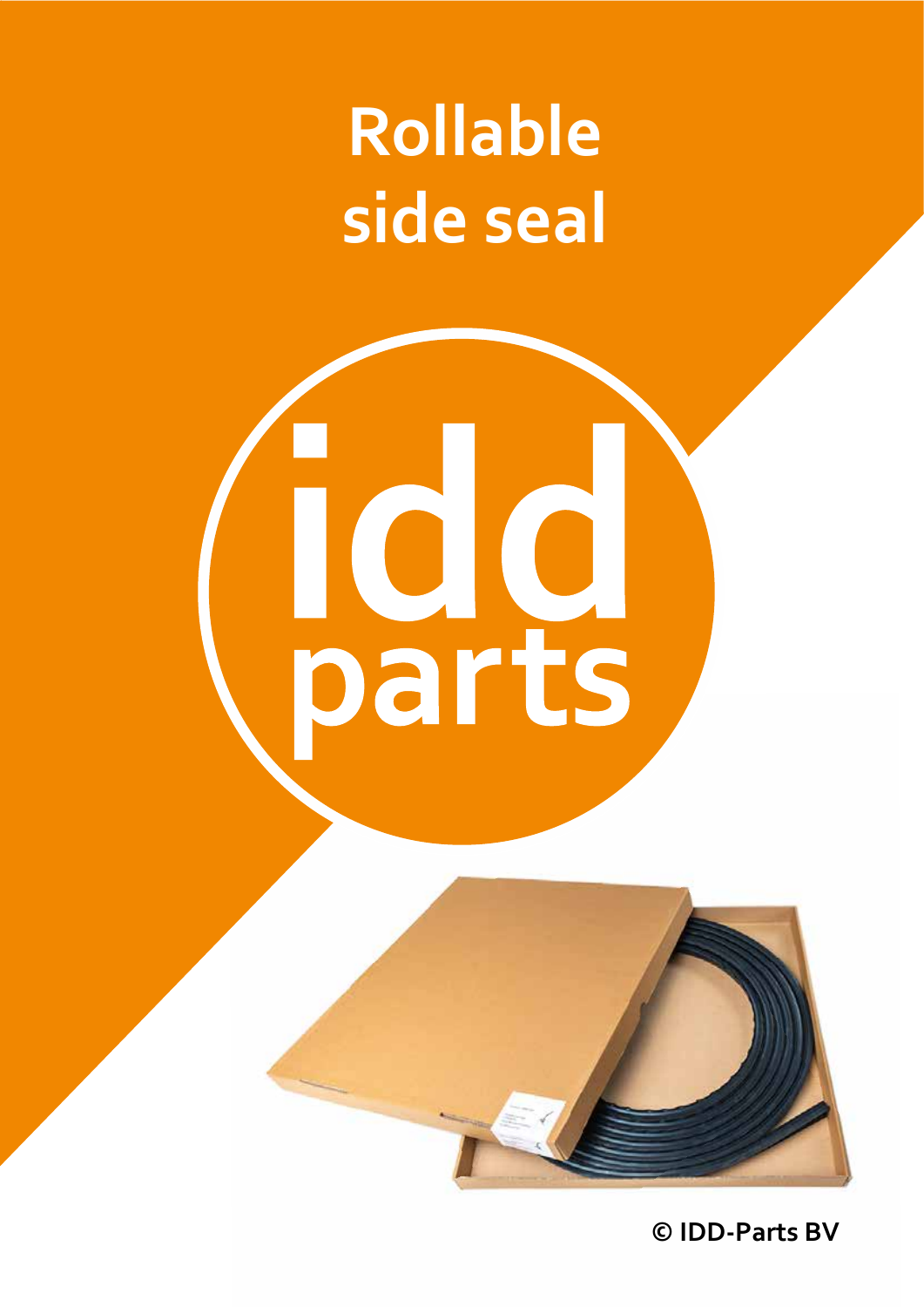#### **Rollable side seal**

- For almost **all brands** of overhead doors: Alpha Deuren, Novoferm, ConDoor, FlexiForce, Albin-CE, Alldoorco, Alsta, Multideur, Crawford, Hörmann, Seuster
- Delivered on a roll of 10 meters
- Easy and fast installation on the vertical angle profile
- A layer of butyl sealant keeps the side seal in place
- Packed in a handy 'pizza box'
- Lower transportation costs because of smart packaging and no long length
- Available from stock

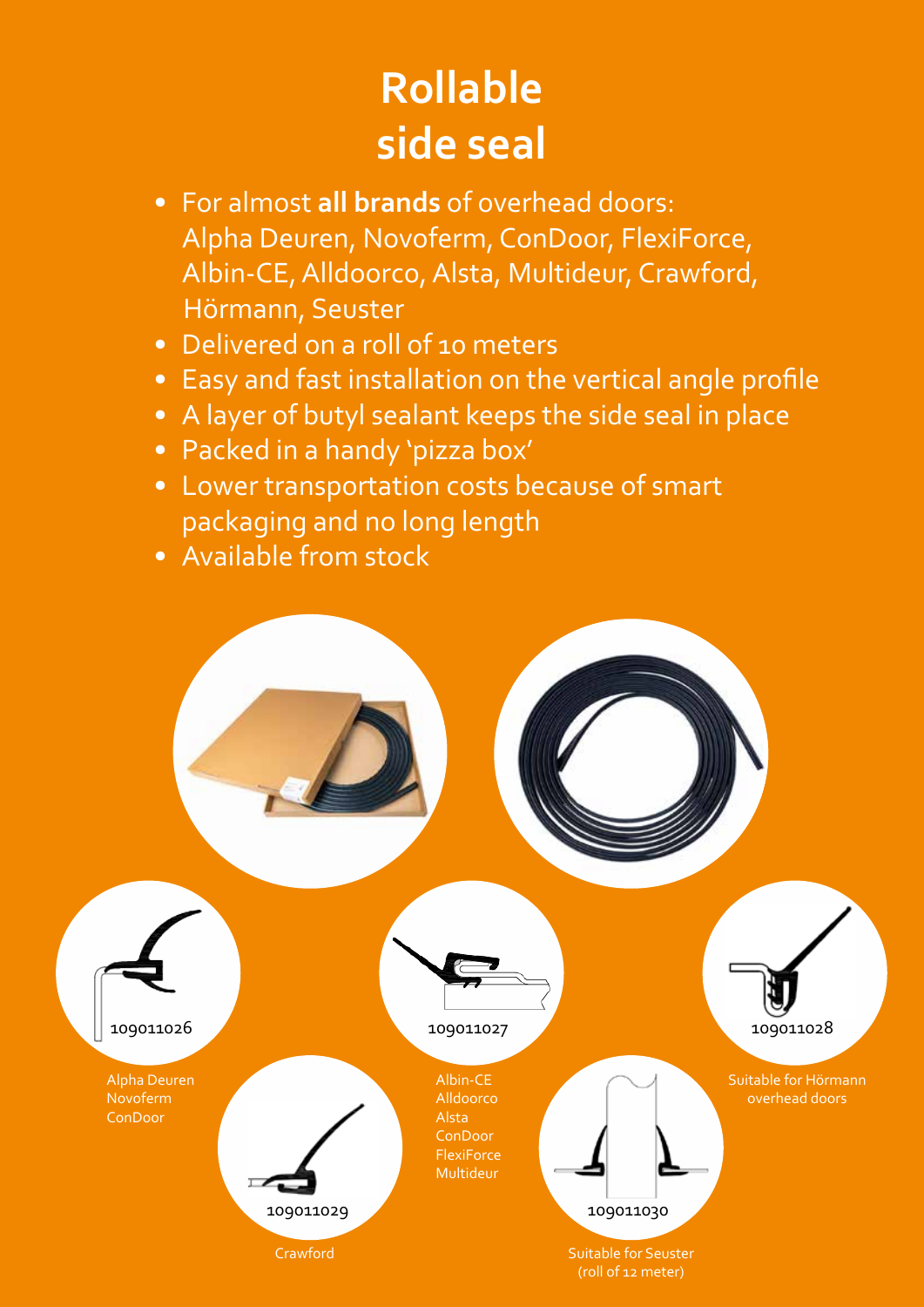

Visit our website www.iddparts.eu for more information about our range of side seals!

Or watch the video on our YouTube-channel: